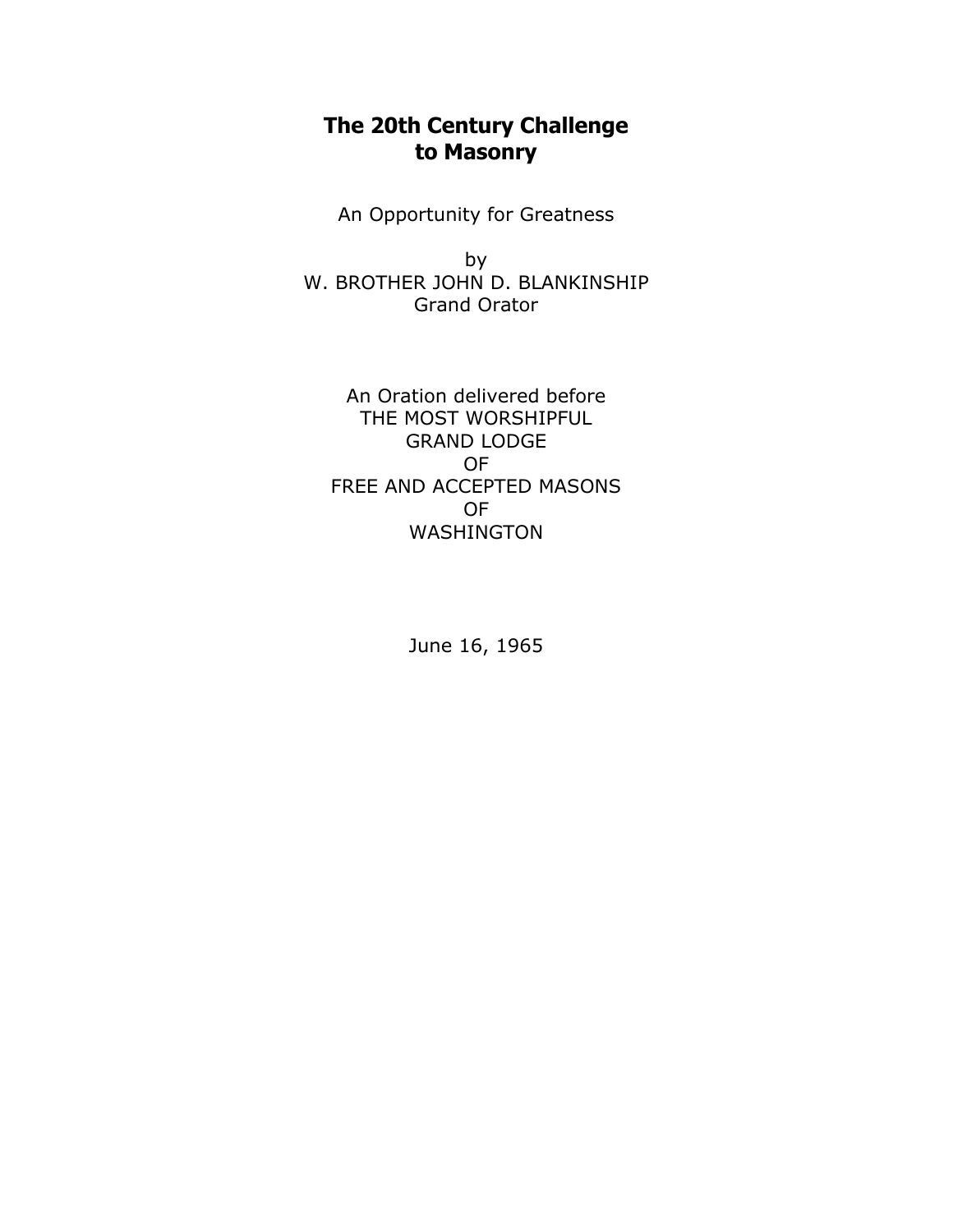## **The 20th Century Challenge to Masonry An Opportunity for Greatness**

An Oration by W. BROTHER JOHN D. BLANKINSHIP Grand Orator

It is significant that our legendary hero, Hiram Abif, inspected the work every day at noon when the harsh light most clearly revealed defects and weaknesses in the structure. It is even more significant that he did not hesitate to draw designs on the trestle board to remove defects and to improve and strengthen the building. It is now high twelve for Freemasonry - as it is continually for every human institution. Imitating his daily practice, let us now inspect our fraternity to see if anything may be done to strengthen and enrich it. Let that inspection be realistic and our evaluation honest. Let us tell ourselves the truth, even though the truth hurts.

However glorious its past. Freemasonry today shows unmistakable signs of decay The most obvious is the decline in membership described by Worshipful Brother Turner in his oration to this Grand Lodge last year. The declines he described have accelerated. Last year this Grand Lodge lost more members than at any time since the depression. We find no comfort in the fact that many of those were lost by death because that grim fact warns us that as our average age advances, we will have even greater losses in this category in the future. The increase in the number of those who drop their membership by non-payment of dues is significant. Many of these are cases of procrastination or inadvertence, but a substantial number are men who were once interested enough to pay the initiation fee, take three degrees and learn the posting lectures, but who no longer consider the organization worth annual dues which, in most cases, are trifling. The decline in membership is all the more telling because it is happening in a time of relative prosperity, increasing population, and when more men have more time for leisure activities. Even more disturbing is the scarcity of attendance at our meetings. Few Lodges can boast of an average attendance of 10% of their members. Yet, if we are to see ourselves in proper perspective, we must observe that, by their absence, over 90% of our more than 66,000 members have voted that our meetings are not worth their time. Many of us can testify as to the growing reluctance of qualified members to start through the progressive officer line. Although some of these potential officers are unable to accept office many simply prefer not to do so. Others can testify as to meetings which are poorly conducted and still others about officers who neither know the work well nor propose to learn it.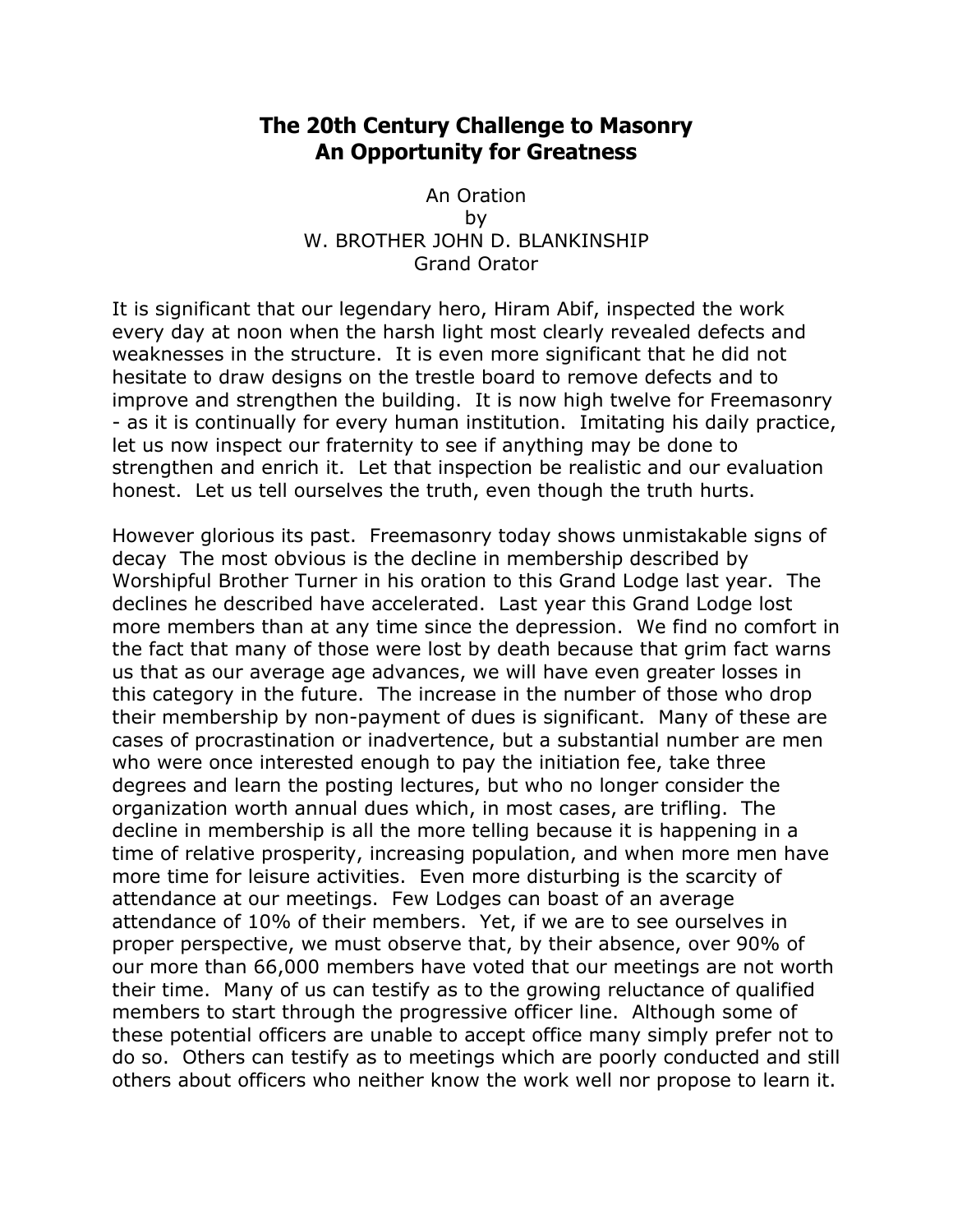If we shrug off the decline as "only temporary" we run the risk that we will discover too late that it was permanent after all. The risk is great because degeneration feeds on itself. It produces a vicious circle; poor attendance causes poor programs which, in turn, cause ever greater declines; failures breed apathy and a sense of defeat which produce ever greater failures.

Why this decline? Why the lack of interest? These involve other questions. What do men want and expect from Masonry? What should Masonry give them? What are we trying to achieve? I think men want, and Masonry should give them, an opportunity for fellowship; for education, particularly in their relations to God, their fellowmen and their institutions; and for a means to decide upon, and take responsible group action on, current issues. Our problem lies in the failure of Freemasonry to fulfill this mission. It does not compete effectively for men's minds and souls. Although parts of our degrees are impressive and instructive, far too much consists of vague generalities couched in archaic language and offering as the final word knowledge which is obviously antiquated. Our degrees seldom tell us how to reconcile duty to others with duty to oneself nor how to practice brotherly love in a modern society which is becoming progressively more materialistic and impersonal. Ironically "success" in grinding out the same degrees repeatedly carries with it the seeds of failure because excessive repetition not only bores the sideliner but also thwarts his opportunity to visit with his brothers. We offer very little to a member once he has proved up on his third degree and signed the bylaws. We treat his transformation from candidate to member as the end rather than the beginning of his instruction. Our stated meetings usually consist of little more than the opening and closing, reading of minutes, approval of bills and perfunctory committee reports. Our programs avoid vital topics and current issues because they may be controversial. This leaves us with the nagging suspicion that we distrust the ability of our members to discuss controversial matters objectively. Masonic relief of members and their widows and orphans has faded in importance as social security, industrial insurance, unemployment insurance and welfare programs have pre-empted the field. We are left with a feeling that Masonry is drifting aimlessly. Even more important, we feel helpless to do anything about the problems which confront our fraternity. An attitude prevails that any change would violate "ancient landmarks" notwithstanding the fact that they have never been defined in this Jurisdiction. This attitude stifles constructive self-criticism for fear it will be considered disrespectful or even blasphemous. It discourages improvement as futile.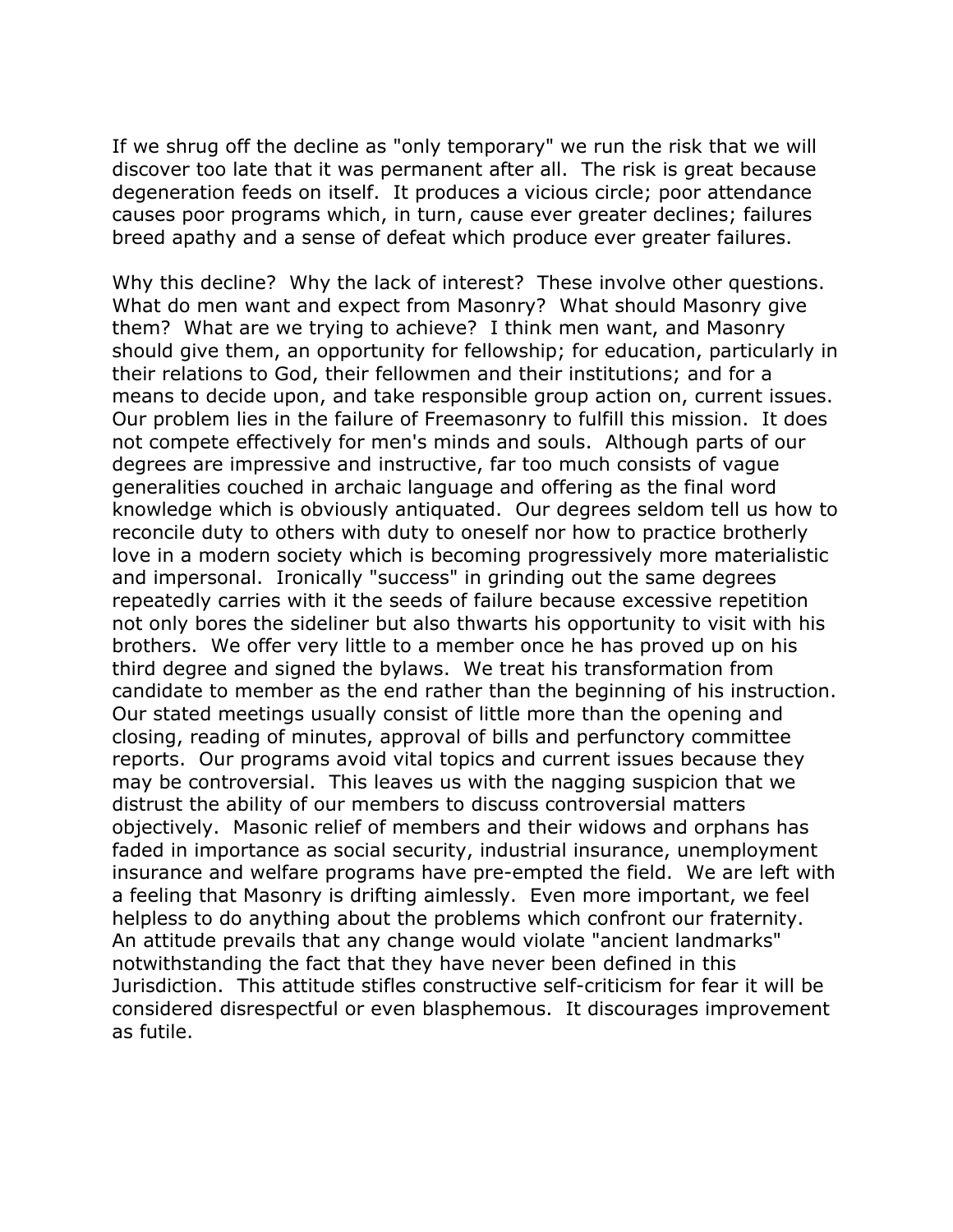Stating the problem is relatively easy. Finding the cause is more difficult. Finding a solution has seemed impossible. But let us not be easily discouraged. Remember the old saying: "The difficult we do immediately, the impossible may take a little longer." In this spirit let us now attack the next question; What shall we do to revitalize Masonry? How do we stimulate the interest of members and potential members? How do we stimulate our own interest? How do we give our fraternity a sense of mission and purpose in the world? During the past year I have discussed these questions with many Masons and the suggestions which I offer are a composite of their views and mine. The suggestions do not pretend to be a cure-all, but if they do nothing more than provoke thought and stimulate conversation, they will have been worthwhile.

Because so much of our time is now spent on presentation of ritual, we should immediately begin an objective, critical review of it. Let me illustrate what I mean. As I have already said, our ritual contains much that is inspiring and instructive but it is also inconsistent. For example, we should make it clear that we will not cheat, wrong or defraud anyone with or without advance warning; and that we disapprove violation of the chastity of any woman whether or not she is related to a Master Mason. It is also unnecessarily repetitious. There is no reason to require a candidate to repeat over and over his willingness to proceed with a degree. One lie is enough for perjury. We should require no more. A candidate should not be compelled to repeat, with numerous synonyms, the single idea that he will not disclose a secret; a promise not to write a word automatically includes a promise not to write the syllables, letters and characters which make up that word. The work also exaggerates. No one takes the penalties of the obligations seriously and, stated literally, no one should. Because we do not mean what we say, the overstatement cheapens the ritual. If the penalty is intended to warn of tortures of conscience and death of the soul, it should say so. We should say what we mean. Worst of all, much of the work is obsolete. Take the lectures for example. They were written in his spare time by William Preston, a London printer, who finished them in 1772. They were thereafter copied in various published monitors from which they were officially adopted by this Jurisdiction in 1886. For the most part, the lectures which we recite today are exactly as Preston wrote and illustrated them nearly 200 years ago.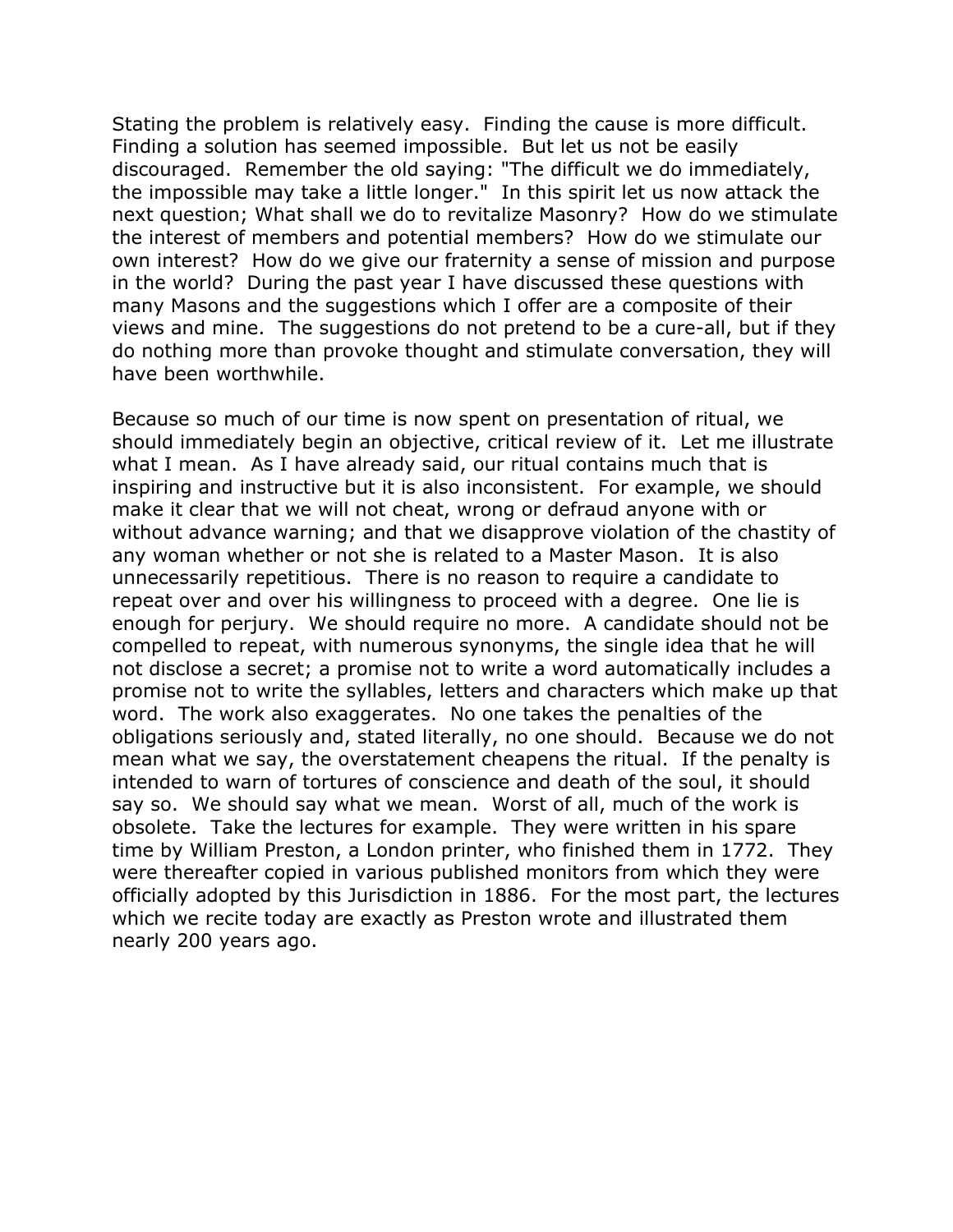Are the lectures as relevant in our day as they were in his? Did Preston write such eternal truths that they apply to the 20th century as well as they may have to the 18th? This is the question we should decide-and soon. Let us hear the observations of the late Roscoe Pound, a brilliant scholar, law professor and distinguished Mason. In a little book entitled "The Philosophy of Masonry" Pound explains that Preston intended his lectures to teach Masons all the knowledge of his time. They were to be, and are, a compendium of 18th century learning couched in the flowery and elegant language then in style. For example, Preston thought Masons should know something about architecture so he included a description of five different Greek and Roman columns which he said comprised the orders in architecture. His lectures taught physiology by describing five senses of human nature. He talked about the liberal arts and sciences and about a geometry problem solved by an ancient Greek named Euclid. In Preston's time few men went to school so he turned Masonic Lodges into class rooms where he taught men not just ethics, religion and human relations, but astronomy, music, arithmetic, and so on. In his day the lectures were useful. Are they today? How relevant is a recital about Greek and Roman columns in a world which knows of structural steel, pre-stressed concrete, skyscrapers and suspension bridges? Of what use is it to talk of hearing, seeing, and so on to an era which knows of radar, electronic microscopes and Geiger counters? Why do we talk only about Euclid to men who know about Einstein? I shall not belabor the point. The questions answer themselves. Most of the knowledge we have today was unknown to Preston. Somehow we forgot the purpose for which the lectures were originally written. We have gone blithely along giving 20th century audiences samples of 18th century learning with the solemn assurance that it is the final-if not the latest-word. Is it any wonder that we are slipping in the competition for men's minds and souls? Truly it is said that the 20th century will discover and join Masonry only when Masonry discovers and joins the 20th century.

Let us begin at once a thorough, systematic and continuous modernization of our standard work. We must eliminate those qualifying phrases which rob promises of meaning or which give them double meaning. We must minimize repetition and use modern English. Let us recognize that we cannot educate men on all subjects. Man's knowledge today is too broad, too technical and expanding so rapidly that even experts must work hard to keep up to date in their own specialty. We should concentrate on human relations; teaching our members the duties which men owe to God, to their fellowmen (not just to their fellow Masons) and to their institutions, governmental, religious, educational, fraternal. The ritual should outline the basic duties and at the same time emphasize that our philosophy is based on brotherly love and on a relentless search for truth on all questions. Lectures should fill in details, explore the practical application of the fundamental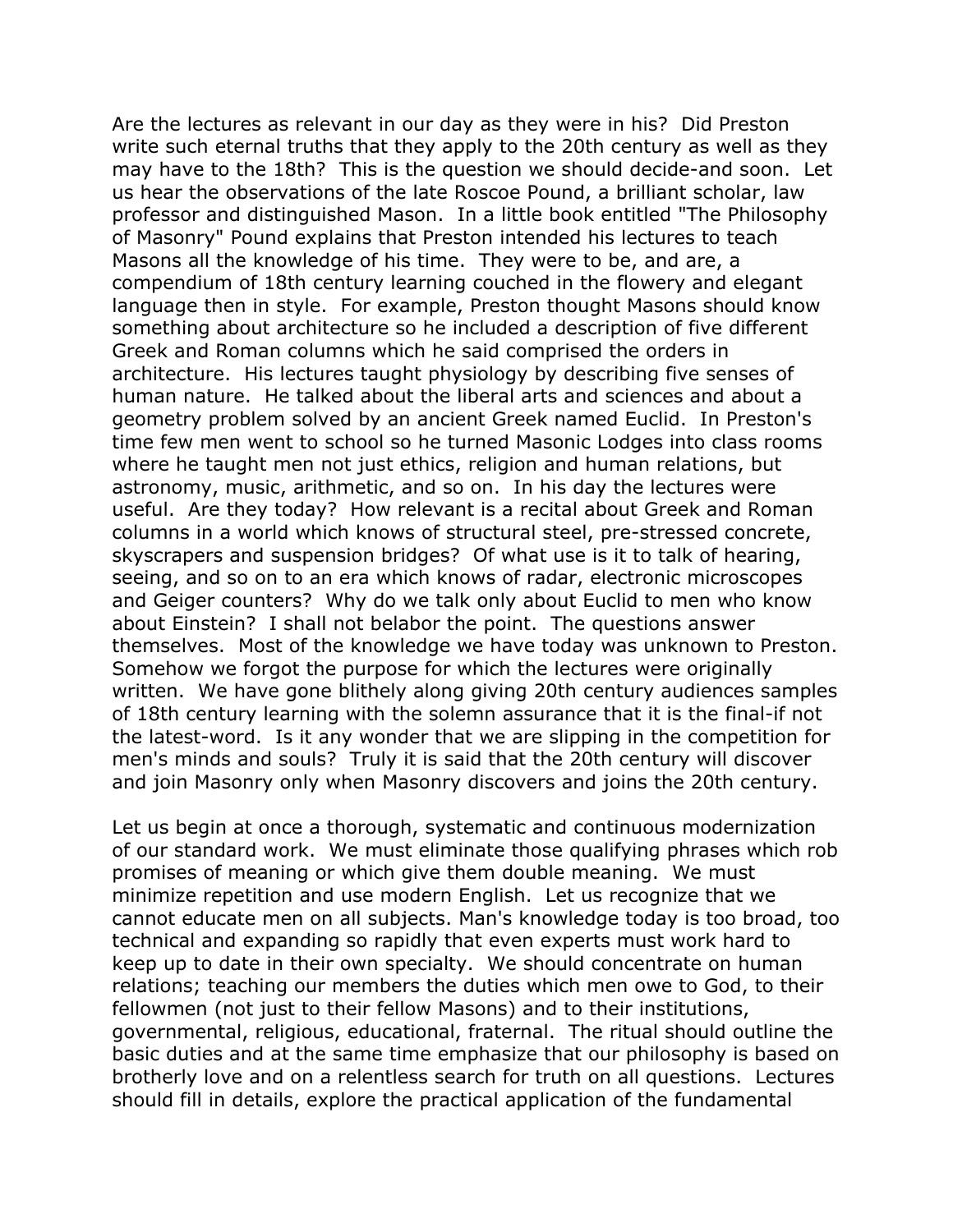rules, and probe those areas where one duty conflicts with another. Let me illustrate this point. We now recognize a duty owed to another Master Mason to keep his secrets. At the same time we recognize a higher duty to society to disclose such secrets at least when they pertain to murder or treason. If this is where we draw the line, our lectures should explain why it is drawn there. Another example: The excellent movie "Judgment at Nuremburg" examined the question, when does duty to mankind and to God supersede duty to Nation? Our colonial brothers wrestled with this question; so have our Cuban brothers-too late! This is an eternal question. It deserves our attention. These are only two of the many examples which could be given of tough and fascinating questions which probe the depths of relationships among men and between men and their institutions. Our lectures should discuss these matters and explore those situations in which men may be required to choose between conflicting duties. Such lectures will never answer all questions because our reach will-and should-always exceed our grasp. The ritual and lectures should give our members a positive attitude and skills for seeking truth; teach them to discuss issues objectively without becoming enemies; equip them to decide wisely. To do this we must abandon any notion that we have already found all the answers. We must free ourselves from the dogmas of the past. We must view landmarks not as monuments to which we are chained but as sign posts pointing the way toward the future.

The job of editing the ritual and writing new lectures is too important to be delegated to amateurs who would be able to work on it only part-time. It should be turned over to professionals, skilled in the communication of ideas and adult education who would work at it full time. We should expect to pay enough to attract top talent. Aided by our discussions and suggestions, these professionals would work out a modern standard work. Once prepared, it should be tried in a few Lodges as a pilot project with the idea that it be further edited and improved in the process. After the trial period, the new work could be adopted by the Grand Lodge a part at a time over a period of months or even years. Alternatively, a modern ritual might be offered, along with the old, with individual Lodges choosing the one they prefer. In other words, let the old and new compete with one another for acceptance.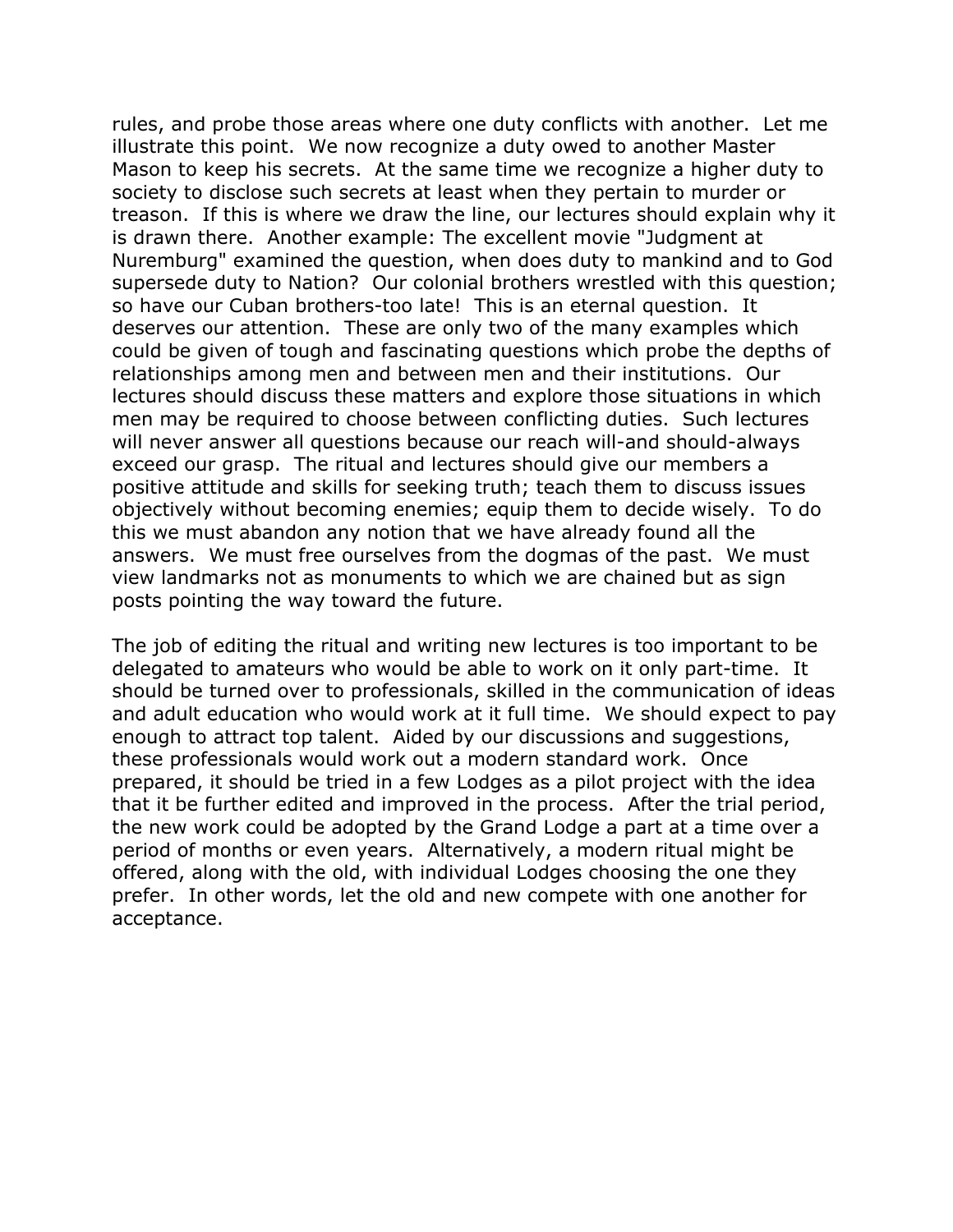Shortening and modernizing our ritual is not the ultimate answer. It will only help. And it will help only if it equips us with the attitudes and tools, and releases to us the time, for work on the vital public issues and crucial social problems of the day. Our objective should be to assist mankind in solving the problems which beset him. Our ritual should be a means to that end. The answers to most of the questions which confront mankind are found in the delicate balance between two or more public policies, each equally good, which conflict in a particular area. Let me illustrate this point with just one of many examples which could be given. Public policy today views education as a national resource and demands that all pupils, public and parochial, have the best education possible. At the same time, public policy demands that every individual be free to worship God, or not, as he sees fit and that government shall neither establish a religion nor tell us whether to worship God and, if so, when, where, and how. In the administration of the new Federal Aid to Education Act, local communities will be required to find the delicate balance between these policies so as to minimize conflict between them. This will involve consideration of the relations between men, between religions, between government and religion, and between federal, state and local governments. The men who decide these matters must respect one another, have a sincere desire to find the best of all possible answers and be willing to spend the time and make the sacrifices required in finding the answers. In short, they must be motivated by an unselfish, responsible, public spirit. They cannot be fettered with prejudice or hate. They cannot be simply anti-Catholic or antithis or that, because a negative attitude stifles rather than stimulates the thought and free discussion which test theories and refine ideas. America already has countless organizations committed to one selfish interest or another or smugly satisfied that they already have discovered the ultimate truth in some field. There are precious few dedicated to pursue truth with an open mind and without selfish motives. History has demonstrated repeatedly that groups of men who together think out responsible answers to human problems wield an influence for good far beyond their numbers. There is today a greater need than ever for such groups. Masonry is uniquely adapted to the task. Composed of men of every political belief, of various national origins, open to every religion, trained to have faith in and respect for one another, it is able to foster diversity without being divisive, and to find the delicate balances required to make our social order work. Rather than retreating from the problems of mankind, Masonry should advance upon them. It should seek rather than avoid the opportunity to grapple with contemporary issues. Let us make Lodges forums for discussion of such questions. Such discussions could probably best be conducted at refreshment where the spirit is informal. They would give direction and purpose to our fellowship. To this end we should encourage a revival of the festive board which occupied such a key role in earlier days of